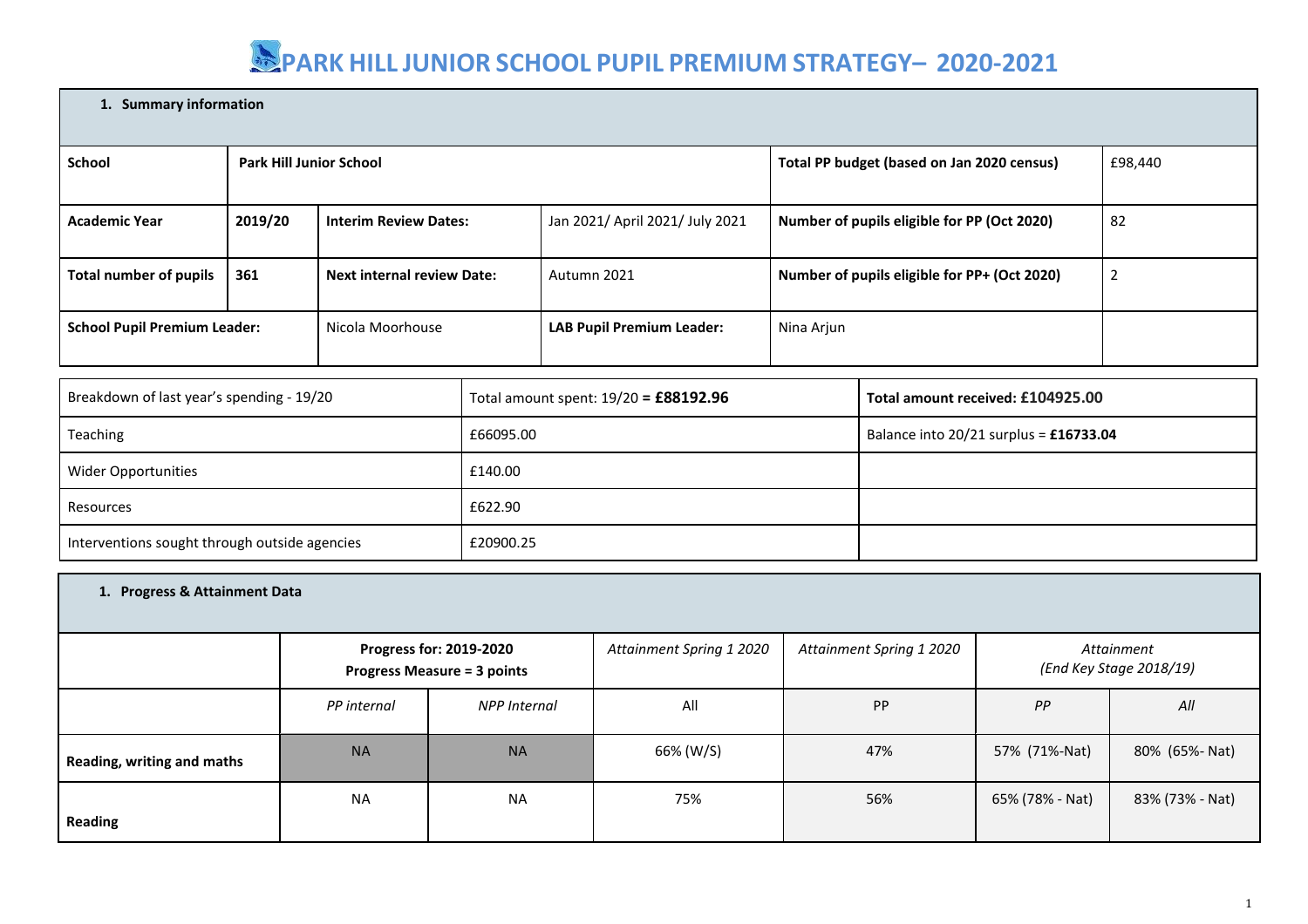|                                                                                                                                                                                              | <b>NA</b> | <b>NA</b> | 74% | 53% | 70% (83% - Nat) | 86% (78% - Nat) |  |
|----------------------------------------------------------------------------------------------------------------------------------------------------------------------------------------------|-----------|-----------|-----|-----|-----------------|-----------------|--|
| Writing                                                                                                                                                                                      |           |           |     |     |                 |                 |  |
|                                                                                                                                                                                              | <b>NA</b> | <b>NA</b> | 79% | 65% | 65% (84%-Nat)   | 91% (79%- Nat)  |  |
| <b>Maths</b>                                                                                                                                                                                 |           |           |     |     |                 |                 |  |
| From spring data and 2018/19 end key stage data, we can see that the PP pupils lagging behind their peers has become historical. Our aim this year is to make this historical trend less so. |           |           |     |     |                 |                 |  |

Aim: To use Pupil Premium funding to ensure it is spent efficiently and effectively to secure improvement in achievement and aspirations for disadvantaged pupils. This is in line with our *curriculum statement where we prepare all pupils with the knowledge and skills for their future.*

*Where will we find the evidence –: All Data both in-year and end key stage will show evidence of reduced gap between NPP pupils & PP pupils in Reading, Writing & Maths. Foundation Assessments will show where gaps have closed in remembering and using across the curriculum & End year SATs outcomes for Year 6 will give an indicative national measure. These will be reported via pupils' reports/ meetings 3x/year.*

| <b>Overarching aims for 2020/21</b>                                                                                                                                                                                                                                                                                                                                                                                                                                                                                                                                                                |                                                                                                                                                                                                         |                                      |                                                                                            |  |  |  |  |
|----------------------------------------------------------------------------------------------------------------------------------------------------------------------------------------------------------------------------------------------------------------------------------------------------------------------------------------------------------------------------------------------------------------------------------------------------------------------------------------------------------------------------------------------------------------------------------------------------|---------------------------------------------------------------------------------------------------------------------------------------------------------------------------------------------------------|--------------------------------------|--------------------------------------------------------------------------------------------|--|--|--|--|
| <b>Identified Aims -</b><br>Ensure effective systems allow the school to utilize pupil premium funding effectively by:                                                                                                                                                                                                                                                                                                                                                                                                                                                                             | <b>Success Impact</b>                                                                                                                                                                                   | <b>Persons</b><br>involved           | <b>Monitored by</b>                                                                        |  |  |  |  |
| Draw up a tiered strategy plan to address needs of all ability PP pupils by November 2020<br>Ensure PPG is ring fenced and accounted for through a termly statement of use from Folio<br>Finance                                                                                                                                                                                                                                                                                                                                                                                                   | PPG money is spent<br>effectve- ily and closes the<br>gaps better this year than<br>last year.                                                                                                          | HT/DHT/CF<br>O/ PHJS<br>Finance lead | LAB to assess strategy effectiveness<br>through LAB Meetings at LAB Resources<br>Meetings. |  |  |  |  |
| Identify DA pupils, particularly those who arrive other than in September of Year 3. Ensure all<br>staff are aware of who they are and their unique barriers to learning.<br>Use Behaviour & Vulnerability Spreadsheet:<br>to identify specific barriers to learning for each DA pupil<br>effectively in pupil progress meetings and meetings with the FSW, EWO, School<br>Counsellor and external support services/agencies<br>Triangulate actions in SDP and Catch Up Premium Strategy to PP Strategy                                                                                            | Spreadsheets will identify<br>potential barriers to learning<br>for PP Pupils and enable<br>staff to plan for their needs                                                                               | SLT/DHT/<br><b>CLT</b>               | LAB to assess strategy effectiveness<br>through LAB Meetings at LAB Resources<br>Meetings. |  |  |  |  |
| To narrow the attainment gap between PP and NPP pupils due to progress stagnation for PP<br>pupils.<br>To remove barriers to accessing the curriculum created by material deprivation or lack of<br>practical support received from parents. Particular attention to be paid to the impact of<br>covid-19 pandemic on families' capacity to support children's learning.<br>To ensure families of DA pupils receive effective support to enable their children to make<br>progress e.g. parenting support, support to engage with school and with supporting their<br>children's learning at home. | DA pupils will make progress<br>close to national and<br>exceeding previous year's<br>outcomes at the end point -<br>SATS data; through the<br>support received from the<br>school and parental support | All staff<br>DHT, FSW                | PP Leader and PP LAB Lead to monitor                                                       |  |  |  |  |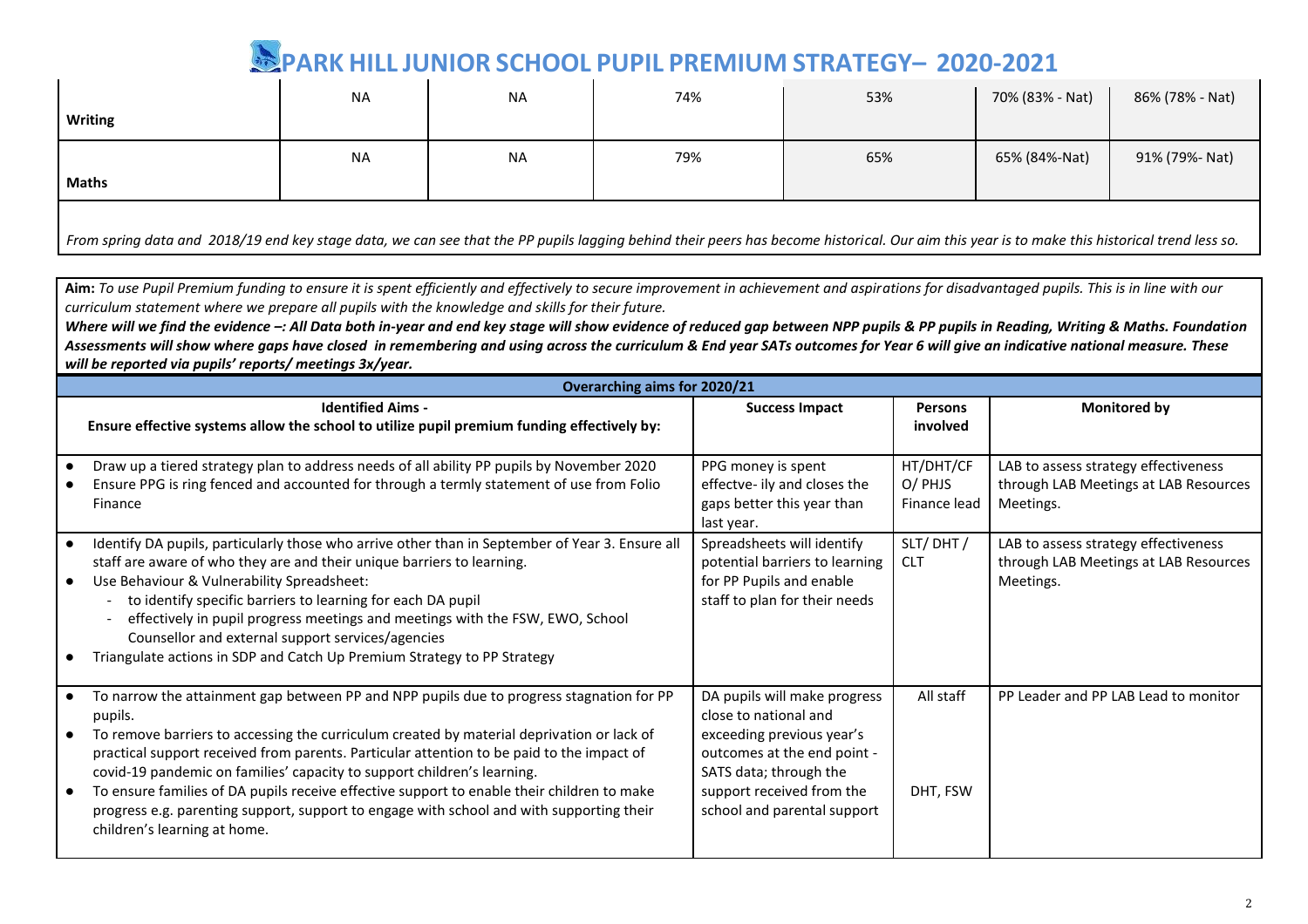### **3 - TIER STRATEGY**

#### **EEF Recommendation - Teaching:**

Spending on improving teaching might include professional development, training and support for early career teachers and recruitment and retention. Ensuring an effective teacher is in front of every class, and that every teacher is supported to keep improving, is the key ingredient of a successful school and should rightly be the top priority for Pupil Premium spending. For Park Hill Junior School, this includes training for support staff who facilitate learning, some remotely. Also subsidies for trips to enhance the teaching of the curriculum is funded to allow PP pupils access to the curriculum.

|                                                                                                                                                                                               | Internal/       |                                                                                                                                                                     | <b>Our measure of success</b>                                                                                              | Lead                                                                                                                                 | <b>Budget</b>                                           | <b>Termly monitoring notes</b>                                            |  |
|-----------------------------------------------------------------------------------------------------------------------------------------------------------------------------------------------|-----------------|---------------------------------------------------------------------------------------------------------------------------------------------------------------------|----------------------------------------------------------------------------------------------------------------------------|--------------------------------------------------------------------------------------------------------------------------------------|---------------------------------------------------------|---------------------------------------------------------------------------|--|
| <b>Identified Barrier to learning</b>                                                                                                                                                         | <b>External</b> | How we intend to overcome the Barrier                                                                                                                               |                                                                                                                            |                                                                                                                                      |                                                         |                                                                           |  |
| <b>High number of DA pupils</b><br>arrive new to the school at a<br>starting point other than Year<br>3; some are also new to the<br><b>UK and are beginner English</b><br>language speakers. | Internal        | Teaching & Learning for these Pupils will be<br>tracked rigorously including using the<br>provision map writer.                                                     | Data will show narrowed gap<br>between NPP & PP pupils                                                                     | NM/<br>SM                                                                                                                            | 40% of<br><b>Provision Map</b><br>Costs = $E270$        | Use assessment data to<br>track and report to LAB in<br>resources meeting |  |
|                                                                                                                                                                                               |                 |                                                                                                                                                                     | Targeted Easter Booster School for PP<br>children in Reading and Maths.                                                    | Barriers to learning correctly<br>identified and targeted<br>support highly successful in<br>alleviating the identified<br>barriers. | NM/<br>SM                                               | 4.5 days $x$ 2<br><b>UPS teachers</b><br>£2749.80<br>(based on<br>UPS2)   |  |
|                                                                                                                                                                                               |                 | Booster Classes for HA PP pupils by specialist<br>teachers/ Experienced TAs                                                                                         |                                                                                                                            |                                                                                                                                      | 4x 10hours -<br>M 6 scale<br>£1756.08                   |                                                                           |  |
|                                                                                                                                                                                               |                 | PP children targeted for Reading Fluency - 1:1<br>remote                                                                                                            |                                                                                                                            |                                                                                                                                      | Tutoring£25/h<br>r - £1500.00                           | Based on 3 pupils per week<br>for 20 weeks.                               |  |
| A number of PP pupils have<br><b>SENeeds and are also EAL</b>                                                                                                                                 |                 | Tutoring out of school hours by EAL specialist<br>$\bullet$<br>to ensure the families engage with their<br>children's learning                                      | The attainment gap between<br>children who are<br>Disadvantaged and those<br>who are not is closing in all<br>year groups. | <b>NM</b>                                                                                                                            | M4 X 6 Pupils<br>52 hours x 6<br>$pupils =$<br>£2292.90 |                                                                           |  |
|                                                                                                                                                                                               |                 | Parent training workshops re: modelling the<br>way we teach maths by Ma Idr or other<br>teacher - remote in pandemic situation;<br>moving to eve sessions in school |                                                                                                                            | <b>NM</b>                                                                                                                            | M6 equivalent<br>2hours x5<br>$s$ essions =<br>£439.02  |                                                                           |  |
|                                                                                                                                                                                               |                 | Training for Support staff regarding<br>$\bullet$<br>developing emotional intelligence                                                                              | Children will show resilience<br>in remote learning and<br>independent learning.                                           | NM/<br>cc                                                                                                                            | $£650 =$<br>training x1<br>staff                        |                                                                           |  |
| Subsidies for trips to enhance<br>the teaching of the curriculum<br>is funded to allow PP pupils<br>access to the curriculum.                                                                 |                 | Educational Visits & Transport (Evacuation,<br>$\bullet$<br>Book Week, Pantomime, Maths & Science<br>Week) is subsidised                                            | DA pupils participate in<br>extra-curricular<br>activities/trips with suitable<br>kit/equipment                            | <b>NM</b>                                                                                                                            |                                                         |                                                                           |  |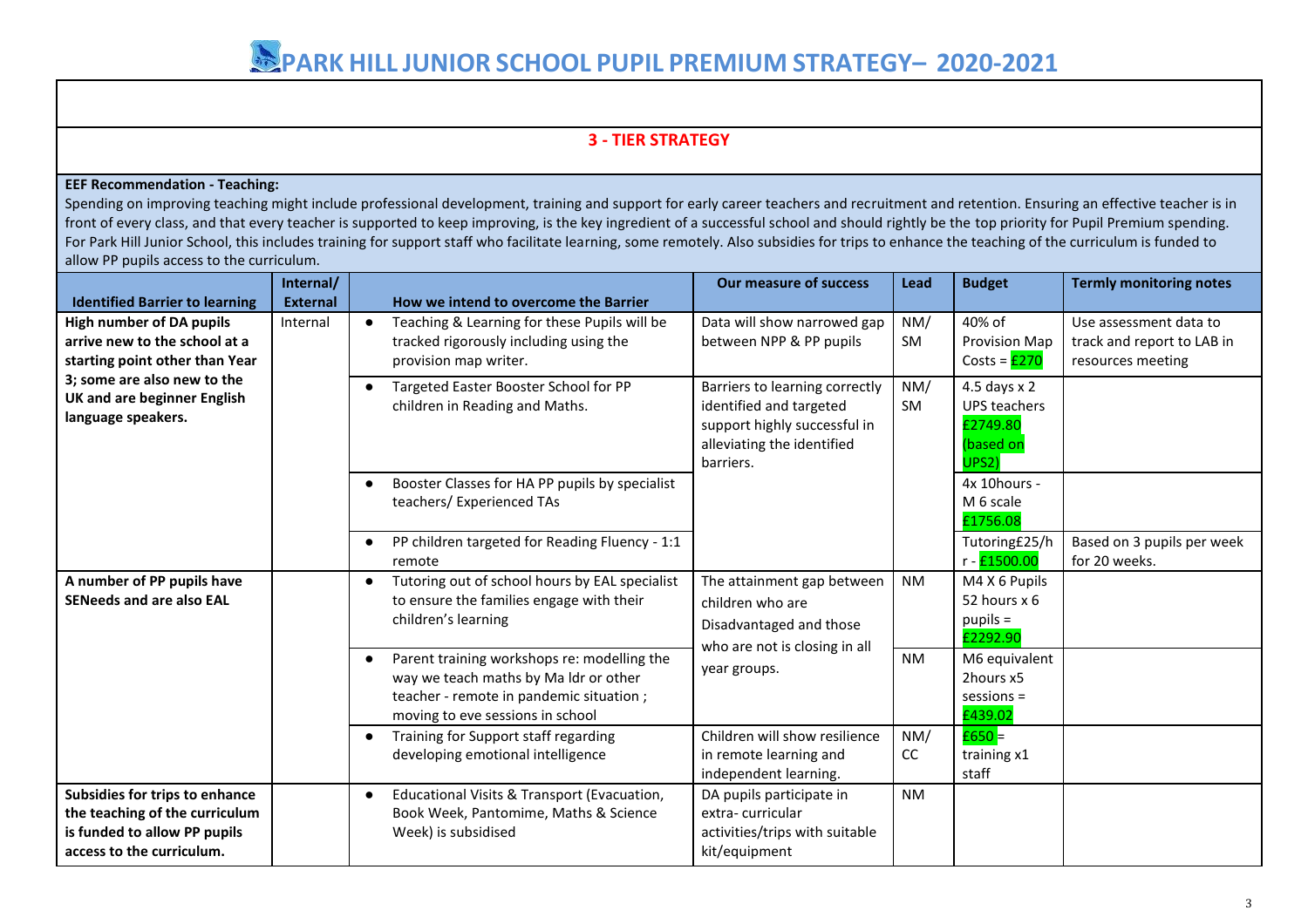| <b>Sub Total</b>                                                                                                                                                                                                                                                                                                                                                                                                                                                                                                         |                              |                                                                                                                                                                                                                                                                 |                                                                                                                                                                              |                     | £9657.80                                                                                        |                                                                                                                  |  |
|--------------------------------------------------------------------------------------------------------------------------------------------------------------------------------------------------------------------------------------------------------------------------------------------------------------------------------------------------------------------------------------------------------------------------------------------------------------------------------------------------------------------------|------------------------------|-----------------------------------------------------------------------------------------------------------------------------------------------------------------------------------------------------------------------------------------------------------------|------------------------------------------------------------------------------------------------------------------------------------------------------------------------------|---------------------|-------------------------------------------------------------------------------------------------|------------------------------------------------------------------------------------------------------------------|--|
|                                                                                                                                                                                                                                                                                                                                                                                                                                                                                                                          |                              |                                                                                                                                                                                                                                                                 |                                                                                                                                                                              |                     |                                                                                                 |                                                                                                                  |  |
| <b>EEF Recommendation: Targeted academic support:</b><br>Evidence consistently shows the positive impact that targeted academic support can have, including on those who are not making good progress across the spectrum of achievement.<br>Considering how classroom teachers and teaching assistants can provide targeted academic support, including how to link structured one-to-one or small group intervention to classroom<br>teaching, is likely to be a key component of an effective Pupil Premium strategy. |                              |                                                                                                                                                                                                                                                                 |                                                                                                                                                                              |                     |                                                                                                 |                                                                                                                  |  |
| <b>Identified Barrier to learning</b>                                                                                                                                                                                                                                                                                                                                                                                                                                                                                    | Internal/<br><b>External</b> | How we intend to overcome the Barrier                                                                                                                                                                                                                           | <b>Our measure of success</b>                                                                                                                                                | <b>Lead</b>         | <b>Budget</b>                                                                                   | <b>Termly monitoring notes</b>                                                                                   |  |
| <b>Crossover of needs between</b><br>DA/SEND/PP                                                                                                                                                                                                                                                                                                                                                                                                                                                                          | Internal                     | $\bullet$<br>Quality interventions from some of the most<br>experienced members of staff including the<br>SEND Lead Teacher, PLdrs, DHTs identified<br>through use of the Provision Map                                                                         | The attainment gap between<br>children who are<br>Disadvantaged and those<br>who are not is closing in all                                                                   | SM/<br>CP/C<br>W    | M3 teacher x<br>3 days a week<br>initially for 4<br>$weeks =$<br>£2773.28                       |                                                                                                                  |  |
|                                                                                                                                                                                                                                                                                                                                                                                                                                                                                                                          |                              | Most experienced teachers deliver forensically<br>tailored interventions in small groups/ 1:1 to<br>accelerate progress of PP children.                                                                                                                         | year groups.                                                                                                                                                                 | JT/TD/<br><b>CW</b> | M3 teacher x<br>3 days a week<br>for 4 weeks $=$<br>£2773.28                                    |                                                                                                                  |  |
| Barriers to learning due to lack<br>of resilience and self<br>confidence                                                                                                                                                                                                                                                                                                                                                                                                                                                 | Internal<br>&<br>External    | Support from School Counsellor &<br>$\bullet$<br>Home/School link                                                                                                                                                                                               | Barriers to learning have<br>been identified for all<br>Disadvantaged children and<br>tailored support put in place<br>to meet each child's unique<br>needs, to remove their | NM/<br><b>CW</b>    | 37.5% School<br>Counsellor<br>stipend $=$<br>£10608.75<br>75% of FSW<br>Salary $=$<br>£22116.97 | (please note that we are<br>due to be over budget for<br><b>B2W due to the additional</b><br>supervision charge) |  |
|                                                                                                                                                                                                                                                                                                                                                                                                                                                                                                                          |                              | PP pupils targeted to attend summer school to<br>$\bullet$<br>reduce the gap in learning and improve their<br>confidence and resilience in tackling<br>challenging activities<br>Interaction with Boxing champion<br>$\bullet$<br>Boxing equipment for children | barriers to learning and<br>enable them to make<br>academic progress.                                                                                                        |                     | 4 x half days<br>£611.06<br>(UPS2x2)<br>£1,104.00<br>£250.00                                    |                                                                                                                  |  |
| <b>Social, Emotional and Mental</b><br>Health Issues - resulting in low<br>confidence and self-esteem.                                                                                                                                                                                                                                                                                                                                                                                                                   | Internal<br>&                | Interaction with Mental Health 1st Aiders -<br>$\bullet$<br>Training for 2 MH 1st Aiders                                                                                                                                                                        | Disadvantaged children feel<br>more confident in talking to                                                                                                                  | NM/<br>CP           | $2$ people =<br>£150.00                                                                         |                                                                                                                  |  |
|                                                                                                                                                                                                                                                                                                                                                                                                                                                                                                                          | External                     | Nurture clubs before and after school to exp-<br>$\bullet$<br>erience new activities and access opportunities<br>that might not otherwise be available to<br>children; and to make new friendships.                                                             | other children and adults,<br>having participated in shared<br>experiences. They feel able<br>to contribute towards<br>shared learning in class.                             | NM/<br><b>FSW</b>   | Provisions and<br>resources<br>£15/week for<br>38 weeks=<br>£570.00                             |                                                                                                                  |  |
| <b>Sub Total</b>                                                                                                                                                                                                                                                                                                                                                                                                                                                                                                         |                              |                                                                                                                                                                                                                                                                 |                                                                                                                                                                              |                     | £40,957.34                                                                                      |                                                                                                                  |  |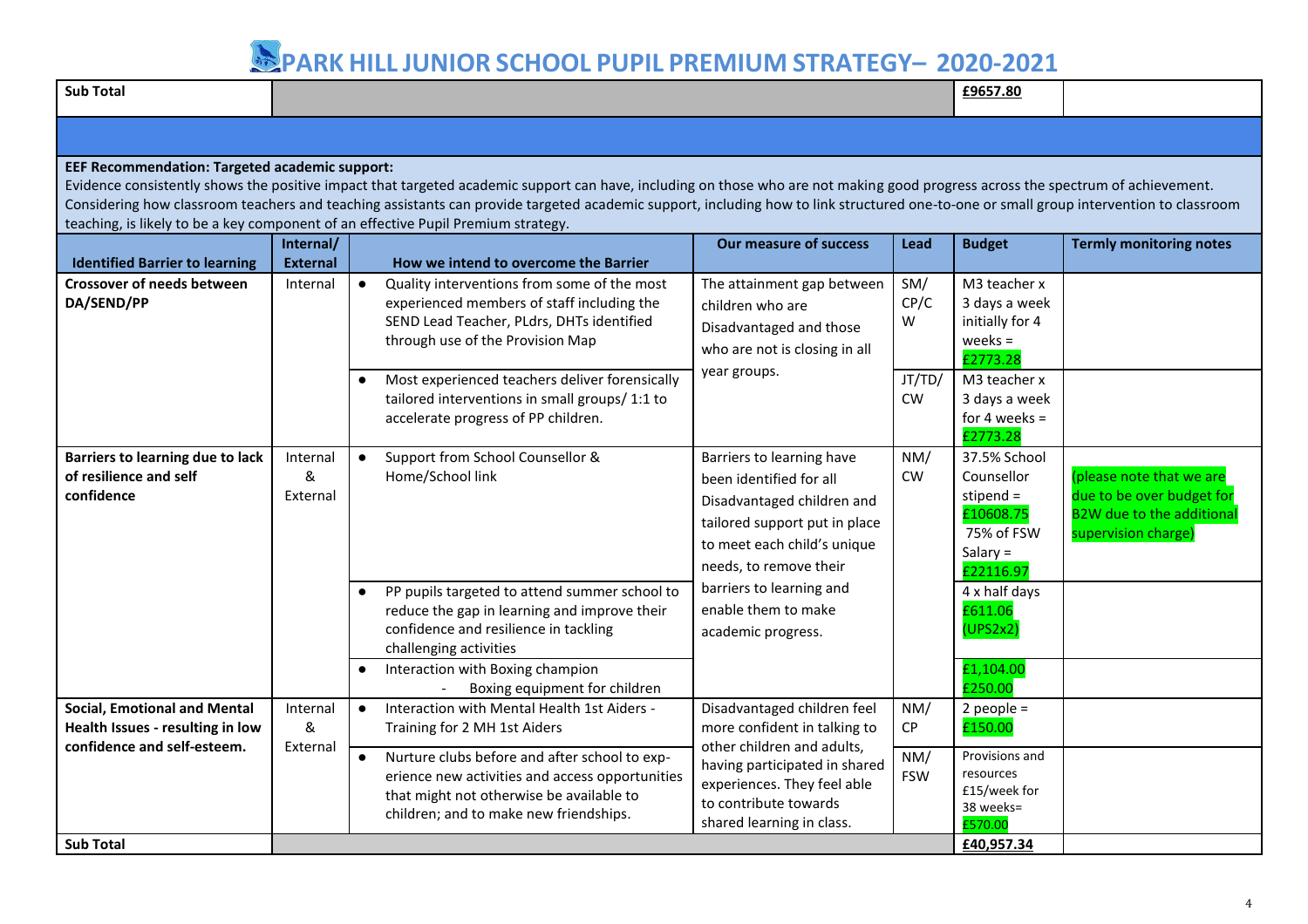#### **Wider strategies:**

Wider strategies relate to the most significant non-academic barriers to success in school, including attendance, behaviour and social and emotional support. While many barriers may be common between schools, it is also likely that the specific features of the community each school serves will affect spending in this category.

|                                                                                                                                                                                                                                                                                                                                                                                                                                                            | Internal/       |                                                                                                                                                                                                                                                                                                                                                                                                                                                                                                 | Our measure of success/                                                                                                                                                              | Lead      | <b>Budget</b>                                                                                     | <b>Termly monitoring notes</b> |
|------------------------------------------------------------------------------------------------------------------------------------------------------------------------------------------------------------------------------------------------------------------------------------------------------------------------------------------------------------------------------------------------------------------------------------------------------------|-----------------|-------------------------------------------------------------------------------------------------------------------------------------------------------------------------------------------------------------------------------------------------------------------------------------------------------------------------------------------------------------------------------------------------------------------------------------------------------------------------------------------------|--------------------------------------------------------------------------------------------------------------------------------------------------------------------------------------|-----------|---------------------------------------------------------------------------------------------------|--------------------------------|
| <b>Identified Barrier to learning</b>                                                                                                                                                                                                                                                                                                                                                                                                                      | <b>External</b> | How we intend to overcome the Barrier                                                                                                                                                                                                                                                                                                                                                                                                                                                           | <b>Desired Outcomes</b>                                                                                                                                                              |           |                                                                                                   |                                |
| <b>Social, Emotional and Mental</b><br>Health Issues - resulting in low<br>confidence, resilience, self-<br>confidence and self-esteem.<br>Many also struggle with co-<br>operation when approaching<br>their learning.                                                                                                                                                                                                                                    |                 | Enrol with School counsellor as the need<br>$\bullet$<br>arises<br>Subsidise Educational Residential trips for Year<br>$\bullet$<br>4, 5 & 6 PP pupils (Downe, Belchamps,<br>Watersports)                                                                                                                                                                                                                                                                                                       | Disadvantaged children are<br>not prevented from<br>participating in trips due to<br>lack of funds or suitable<br>kit/equipment, or their<br>parents' ability to provide<br>support. | <b>NM</b> | 37.5 % of<br>School<br>Counsellors as<br>above<br>$=$ £10608.75                                   |                                |
| Homelessness/Temporary/Po<br>or Quality Accommodation: a<br>number of DA pupils reside in<br>temporary, shared/often<br>overcrowded accommodation,<br>which affects many areas of<br>their wellbeing including:<br>attendance, punctuality and<br>sleep deprivation. Some pupils<br>experience a number of<br>moves, often having to travel<br>a significant distance to<br>school. Risk of eviction is<br>often imi- nent, increasing<br>anxiety for all. |                 | Temporary accommodation may mean school<br>$\bullet$<br>items got lost in the movement so purchase a<br>bank of stationery/ school items for use by<br>pupils who feel vulnerable because they<br>cannot afford certain items.<br>FSW to support parents/carers with accessing<br>financial support from external<br>agencies/charities to furnish accommodation<br>e.g ovens/beds. Particularly lone parents<br>and/or asylum seeking families who may have<br>less time/knowledge of systems. | All disadvantaged children<br>(not just those eligible for<br>PPG) have accessed at least<br>one club/extended services<br>across the year - free of<br>charge.                      | <b>NM</b> | Bank of<br>Stationery =<br>30 ps x £5<br>£150.00                                                  |                                |
| <b>Cultural Capital: because the</b><br>school community is so<br>diverse, there can be a gulf<br>between the experiences and<br>opportunities available to<br>pupils. This creates disparities<br>in children's social and<br>cultural education, which                                                                                                                                                                                                   |                 | PP pupils targeted to attend Extended Day<br>$\bullet$<br>facilities/ Holiday Clubs to improve their<br>confidence and resilience in tackling<br>challenging activities<br>Funding for breakfast club to ensure DA pupils,<br>$\bullet$<br>who need to, can have a calm start to their<br>school day and go into class having eaten<br>breakfast and seen a friendly face.                                                                                                                      | Barriers to learning removed<br>for all Disadvantaged<br>children and tailored<br>support put in place to meet<br>each child's unique needs, to<br>enable them to make               | <b>NM</b> | Funding for 8<br>pupils to<br>attend<br>breakfast club<br>every day. £3<br>$x 185 =$<br>£4,440.00 |                                |